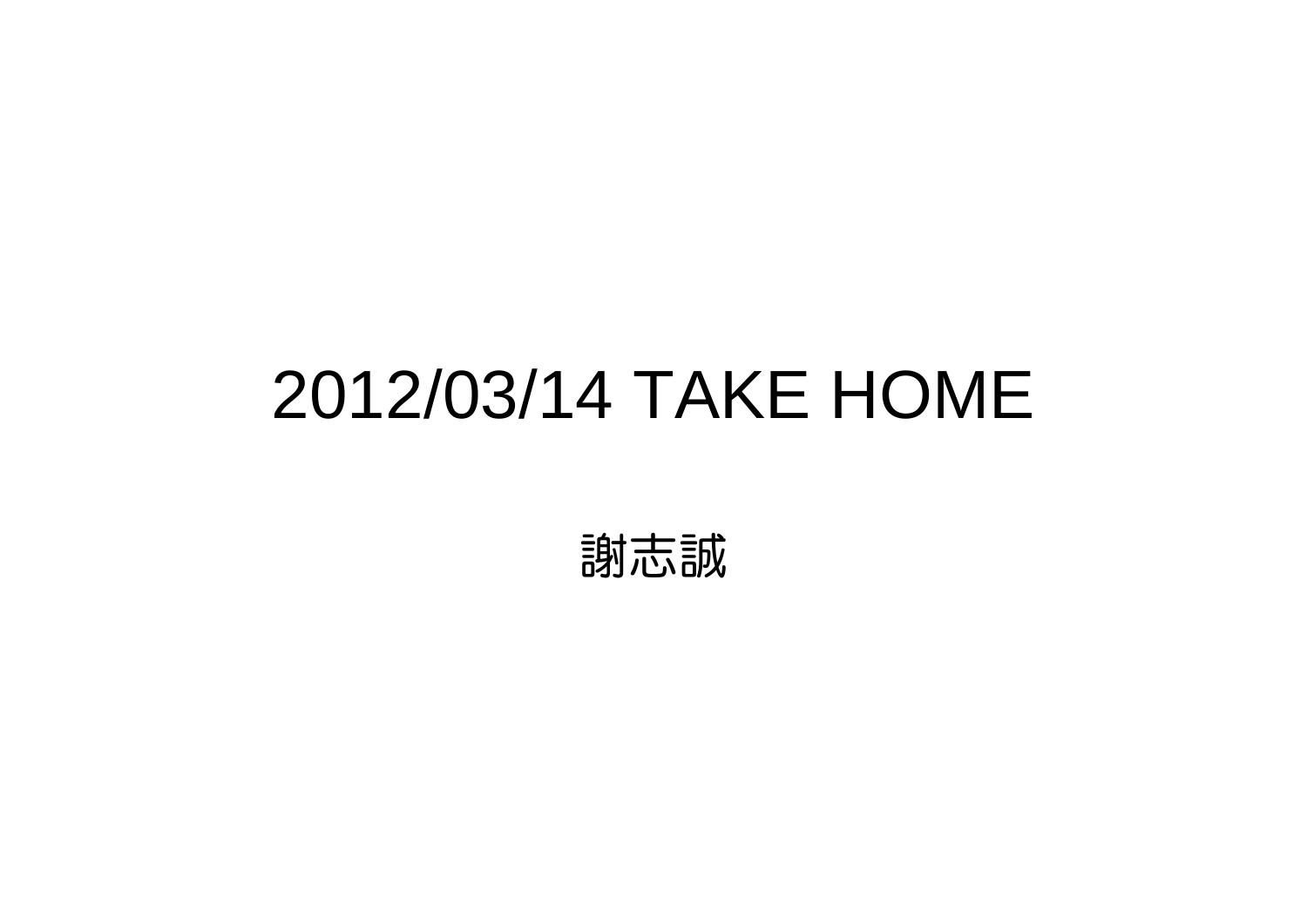## Problem 1



4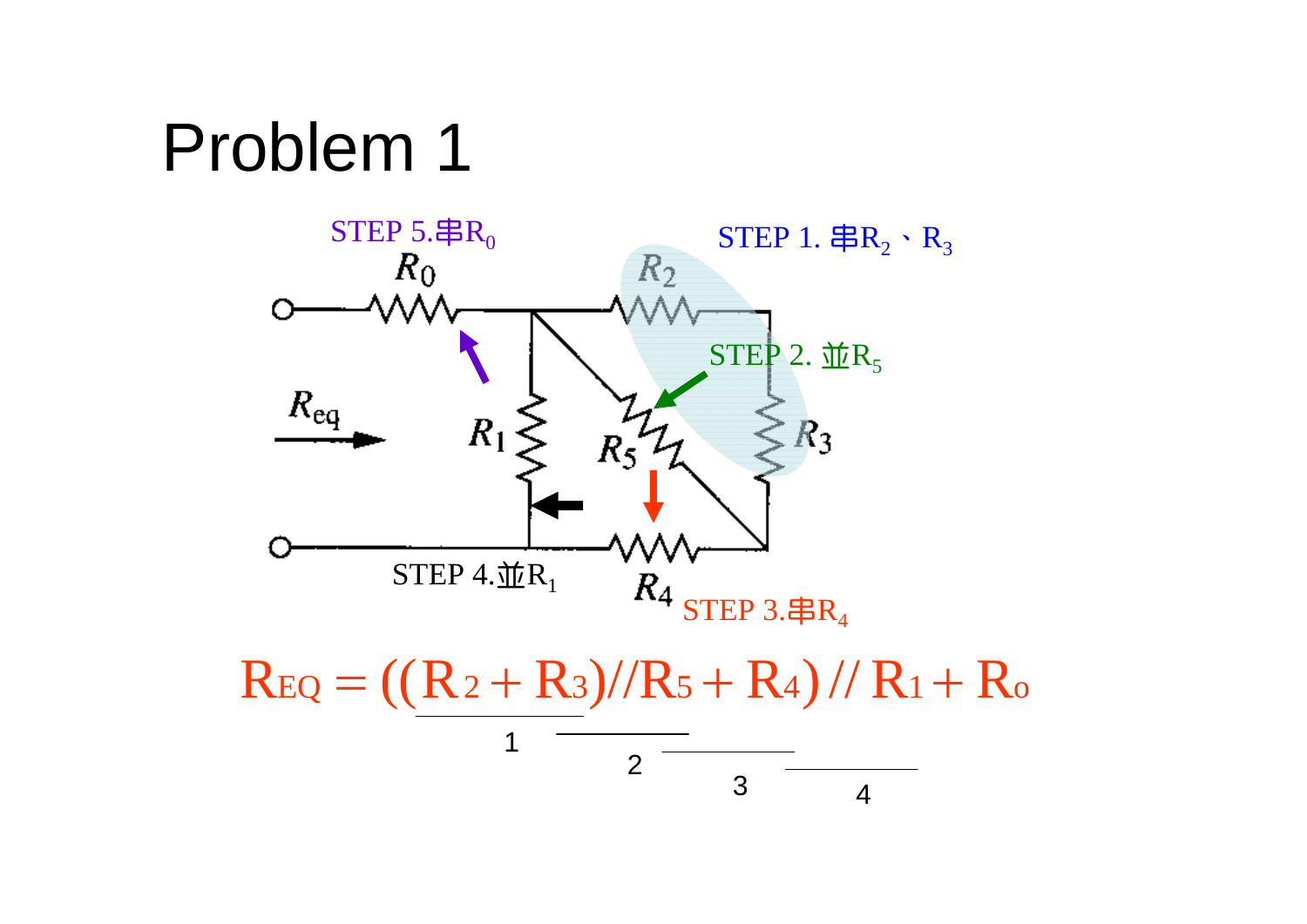Problem 2



 $R_{EQ} = ((R_5 // R_6 / R_4) + R_3) / R_2 / R_0 + R_1$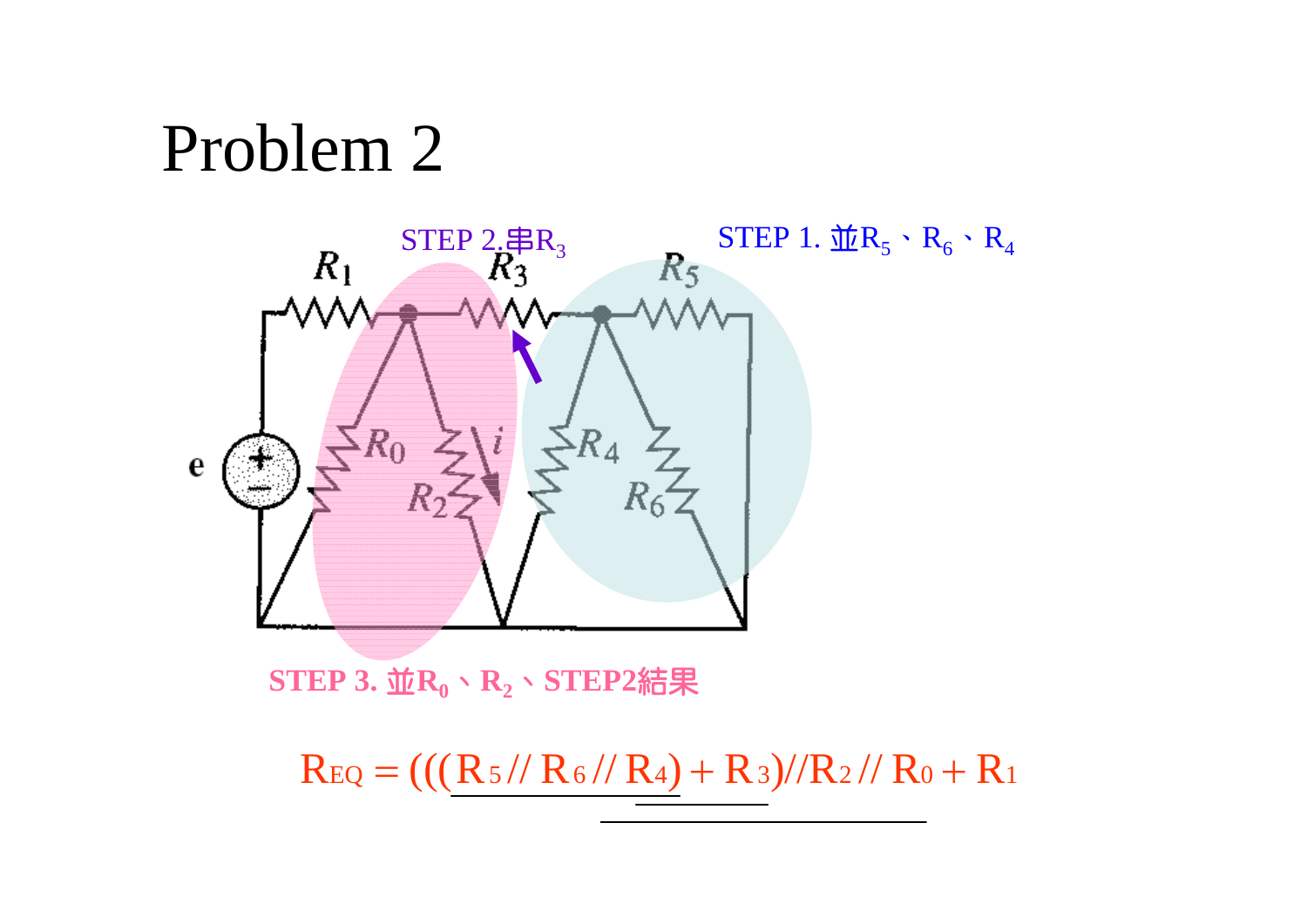#### Problem 3



 $R_{EQ} = (((R_4 // R_5) + R_6) // R_3) + R_2 + (R_7 // R_8))/R_1$ 

$$
\begin{array}{c|c}\n1 & 2 & 3 \\
\hline\n & 3 & 4\n\end{array}
$$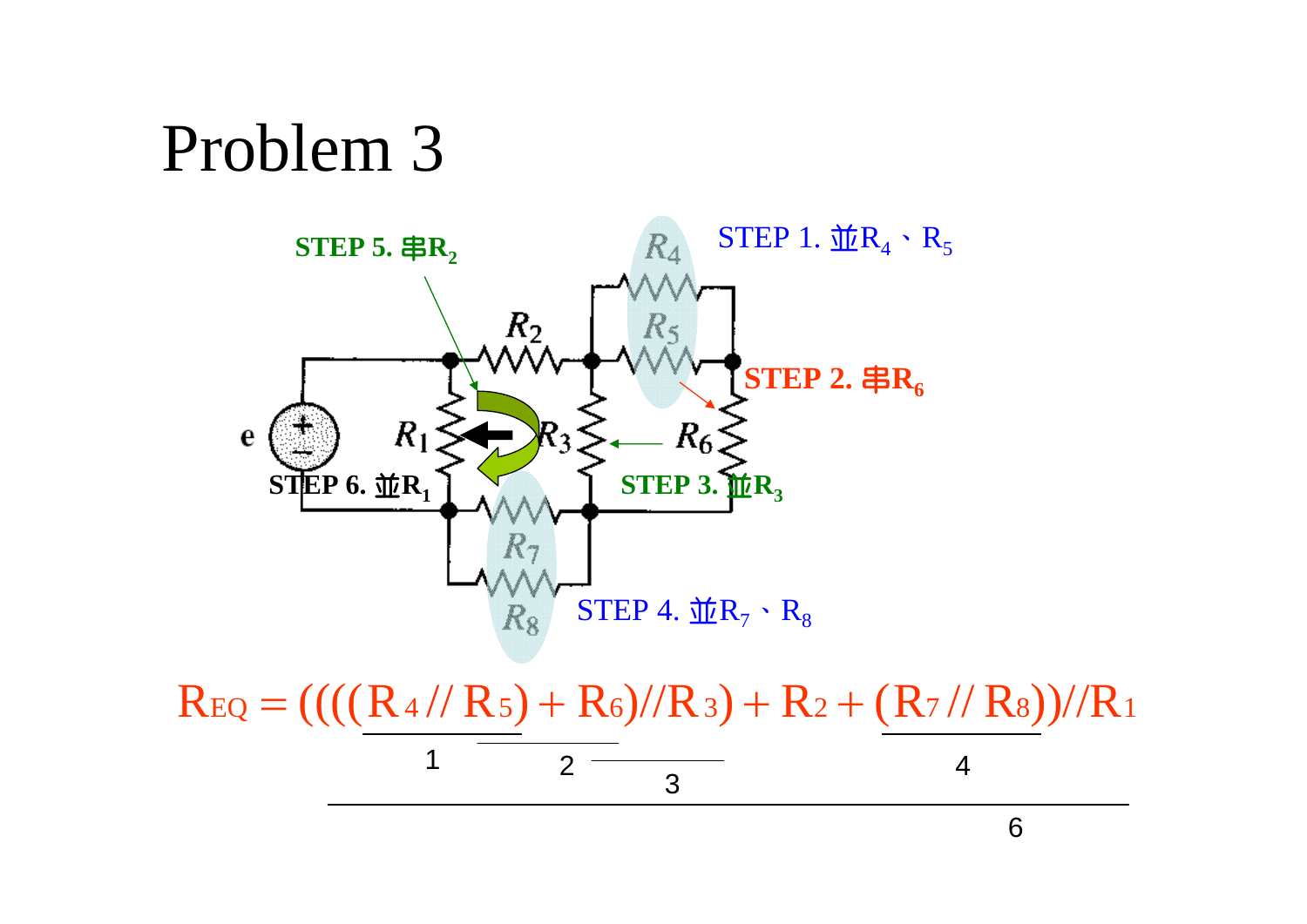## **Problem 4**

- a. Sketch the location and connecting of ammeters and voltmeters used to measure the currents  $I_1$  and  $I_3$  and voltages  $V_1$  and  $V_3$  in Fig. 2.71.
- b. Using a voltmeter with an ohm-per-volt rating of 1000, determine the indication of meter when it is placed across the  $4-k\Omega$  resistor if the 50-V scale is used.
- c. Repeat part (b) for a meter employing an ohm-per-volt rating of 20,000.
- d. Repeat part (b) for a DMM with an internal resistance of 11  $\mathbf{M\Omega}$  .
- e. Show the connection for a wattmeter reading the power delivered to  $R_3$  and  $R_4$ .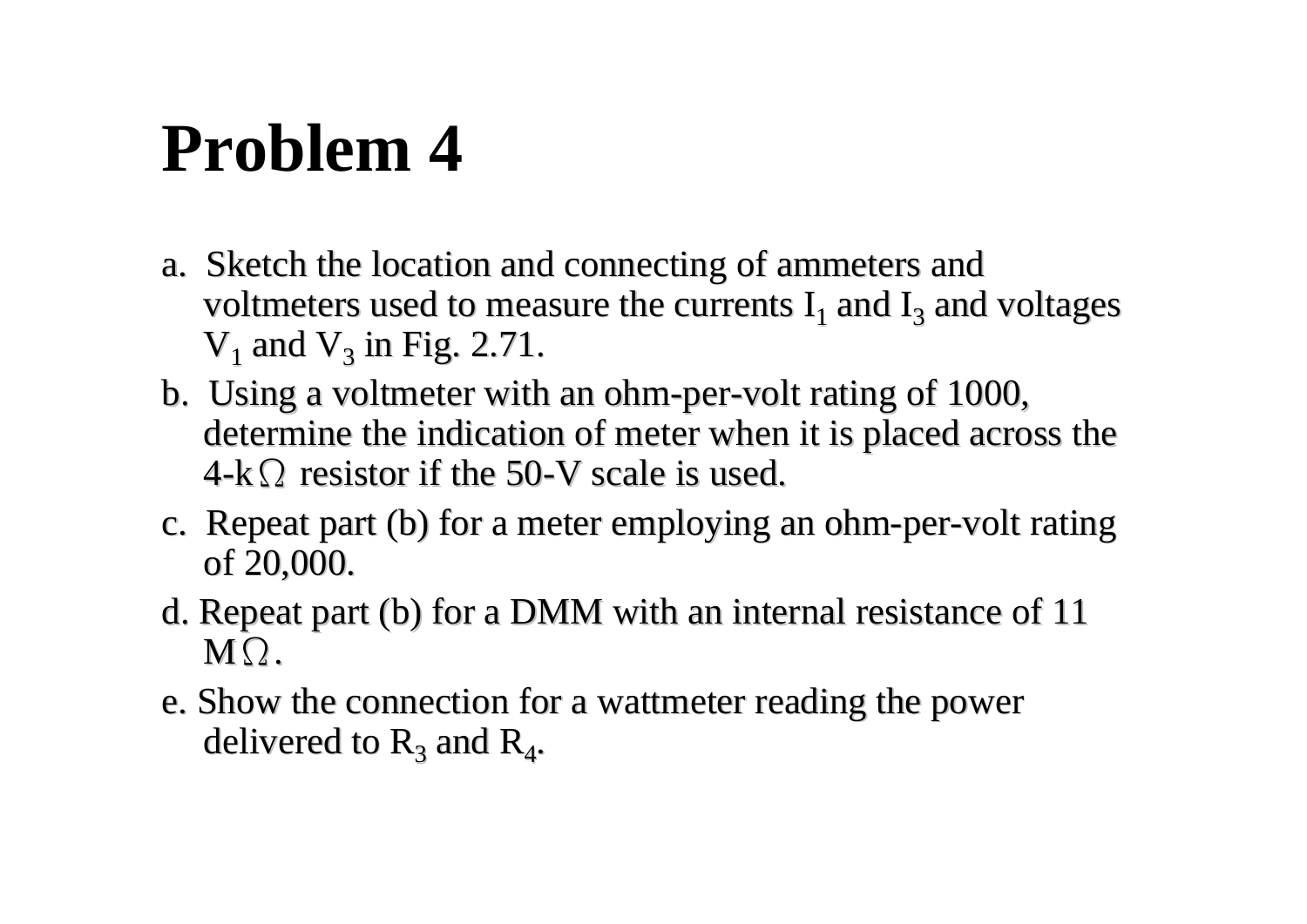

**FIG. 2.71**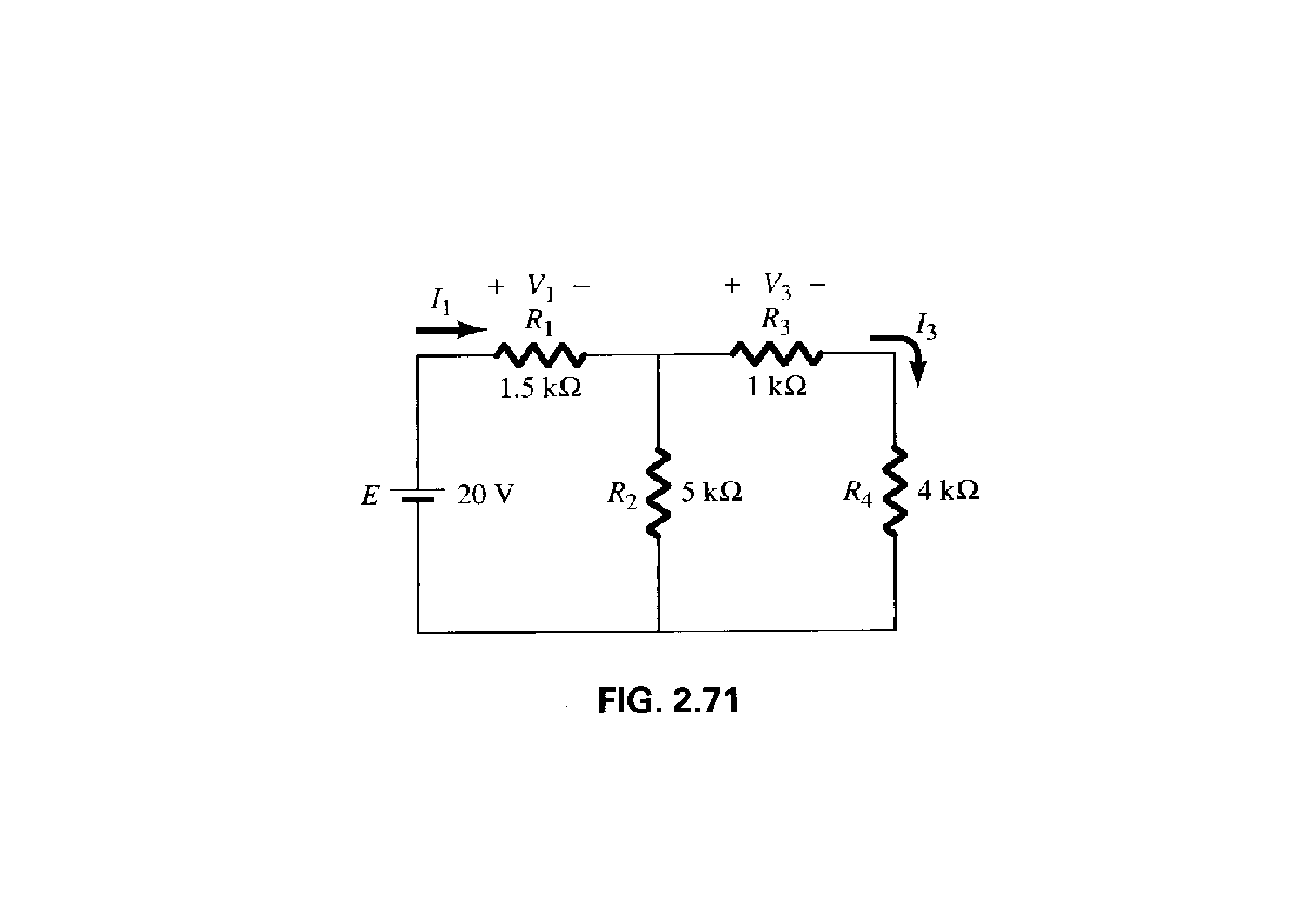#### Voltmeter與被量測者並聯 Ammeter與被量測者串聯

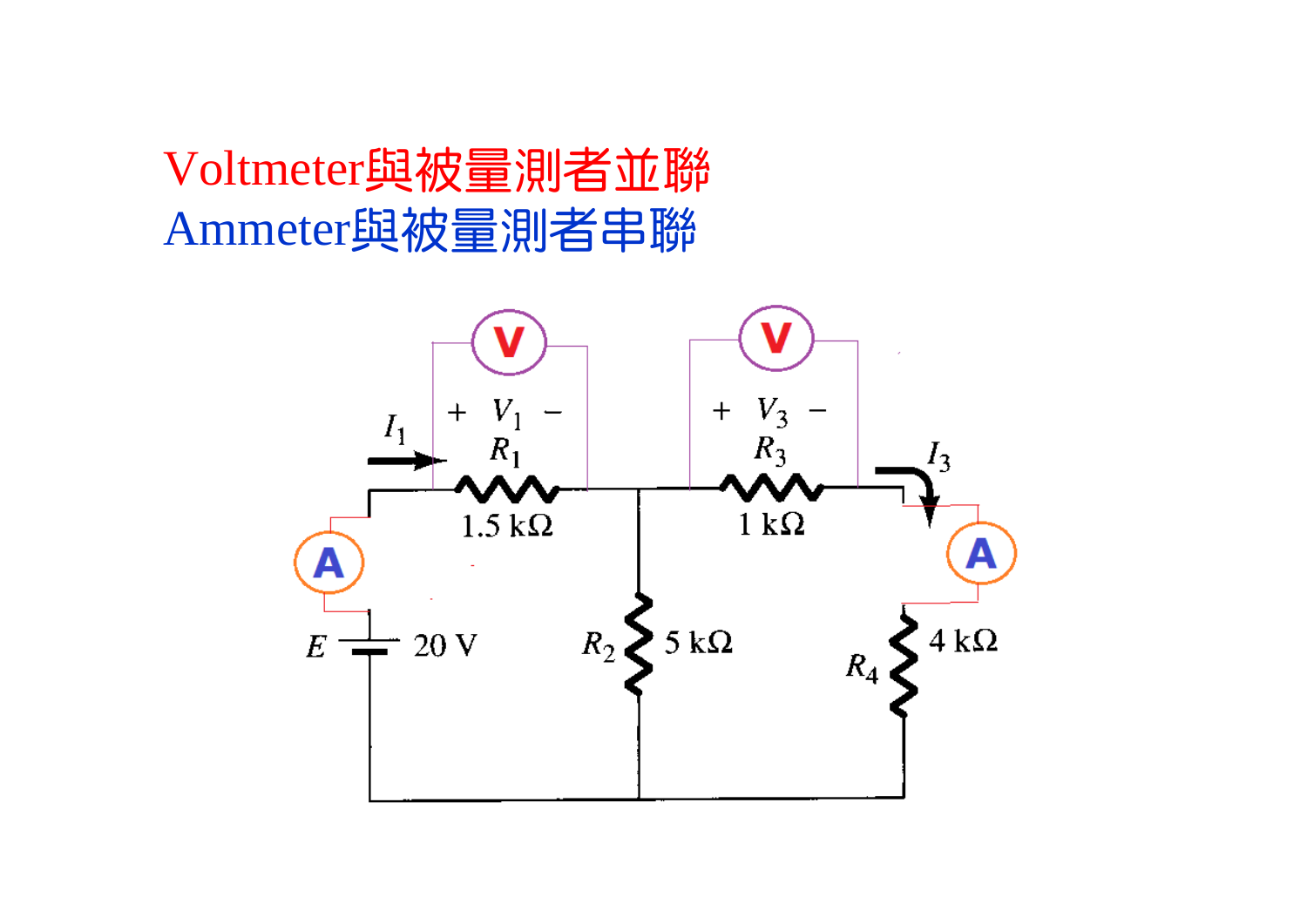#### Voltmeter:內部電阻//理想伏特計 Ammeter:內部電阻//理想電流計

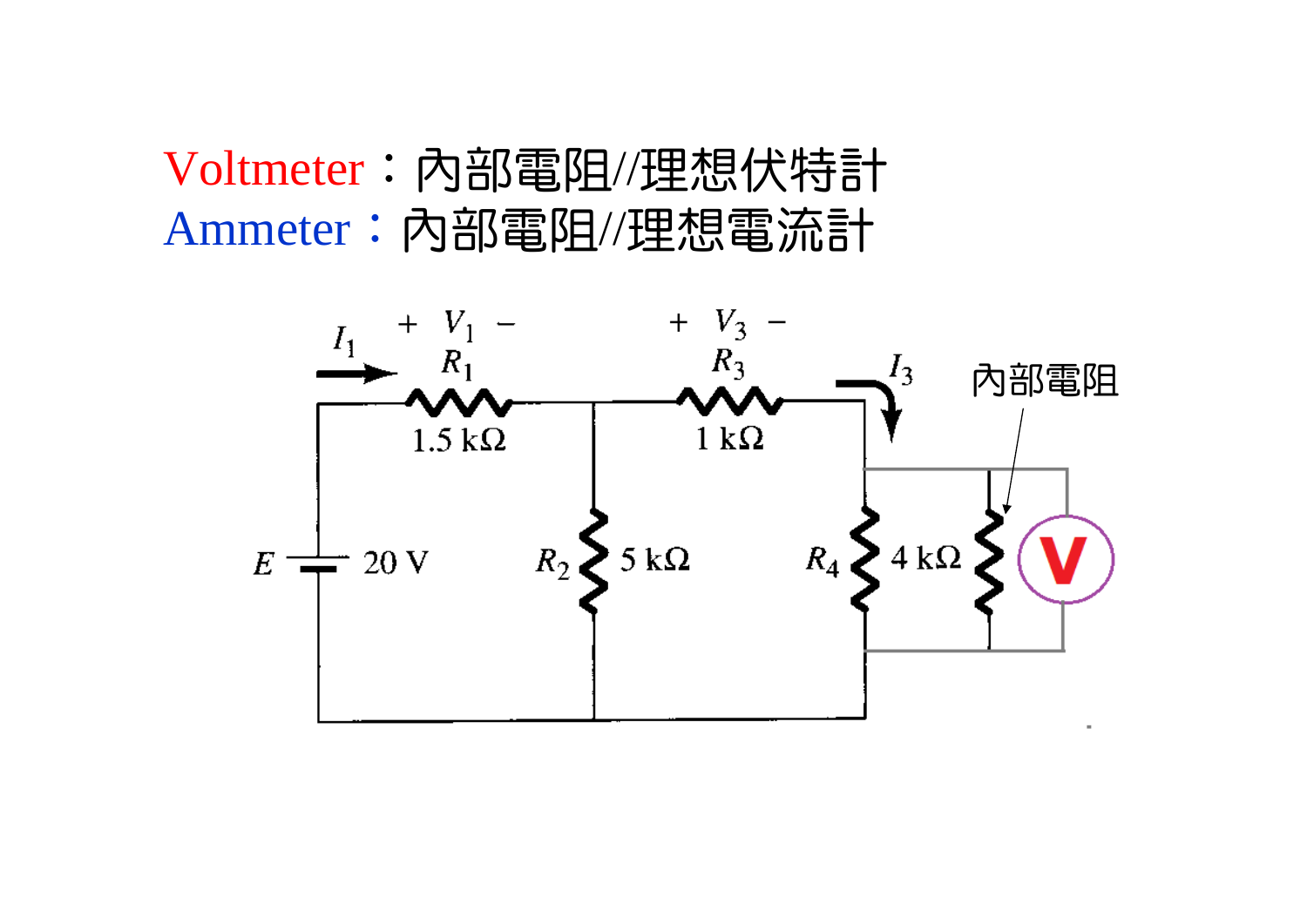

The ohm-per-volt rating of voltmeter is  $1000\Omega/V$ ,

若把伏特計的scale設定於50V,則伏特計的內部電阻 $\rm R_{V}$ 為 50kΩ;此時,把伏特計接上 ${\rm R}_4$ ,量取 ${\rm R}_4$ 的電壓降時,原 本電路結構將因伏特計內部電阻的出現而改變。

 $R_4$ '= $R_4$ // $R_v$ =4k Ω //50k Ω =3.704k Ω

要計算真正的電壓降,就求出 $\mathrm{I}_3...$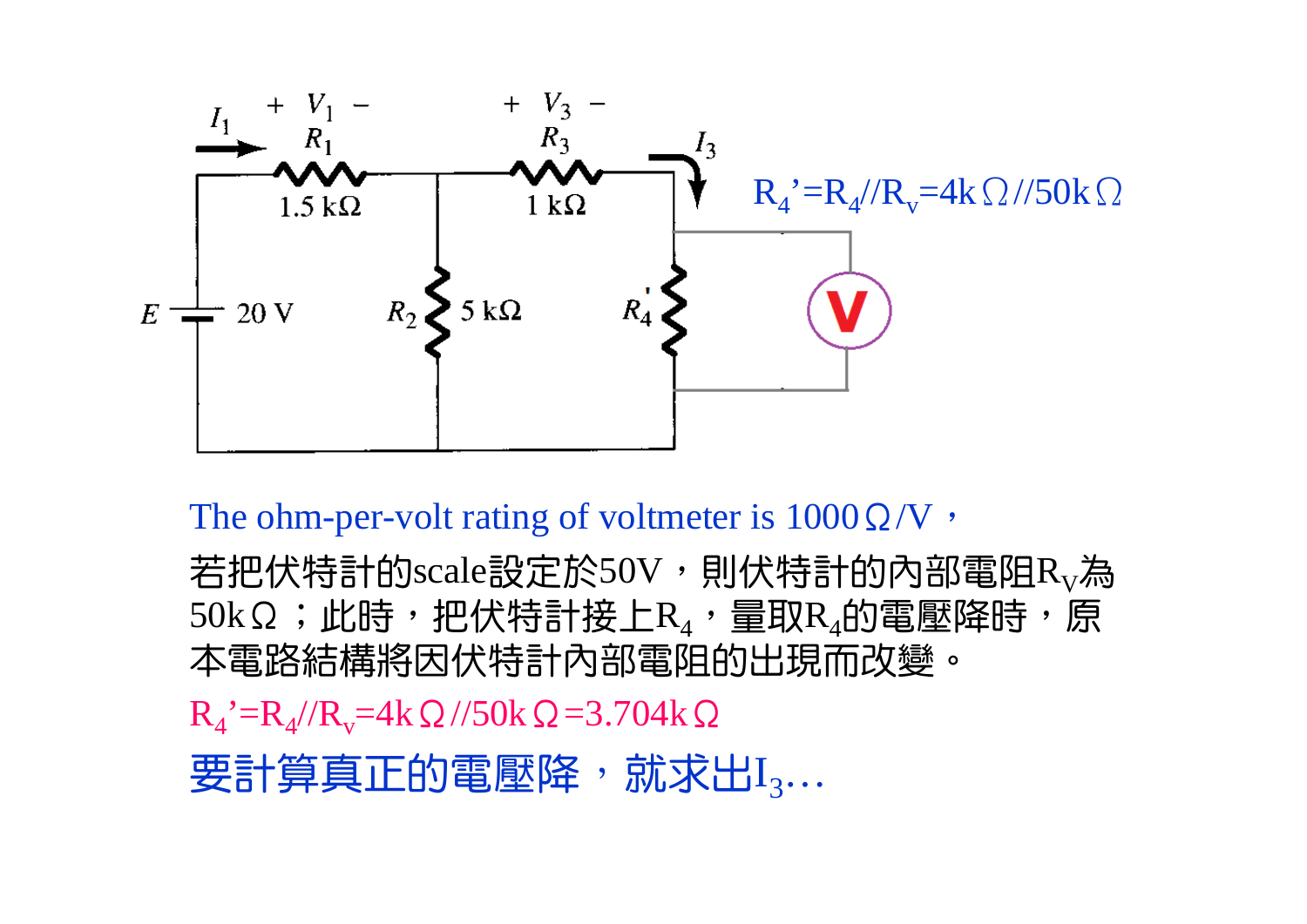

要求I<sub>3</sub>…就得先求出I<sub>1</sub>,要求I<sub>1</sub>就得先有R<sub>T</sub>  $\frac{284 \text{ k}}{3.924 \text{ k}\Omega}$  = 5.097 mA 20V R E $I_1 = R_T = ((R'_4 + R_3)/R_2) + R_1 = ... = 3.924k\Omega$  $\mathsf T$ 1  $\overline{\overline{\Omega}} =$  $=$   $=$ 然後, 利用current divider rule  $\frac{R_2}{R_1 + R_2 + R_3} = ... = 2.626 \text{mA}$ R $I_2 = I_1 \times$  —  $4 \cdot 1$   $3 \cdot 1$   $2$  $_3 = I_1 \times \frac{R_2}{R_1 + R_2 + R_3} = ... =$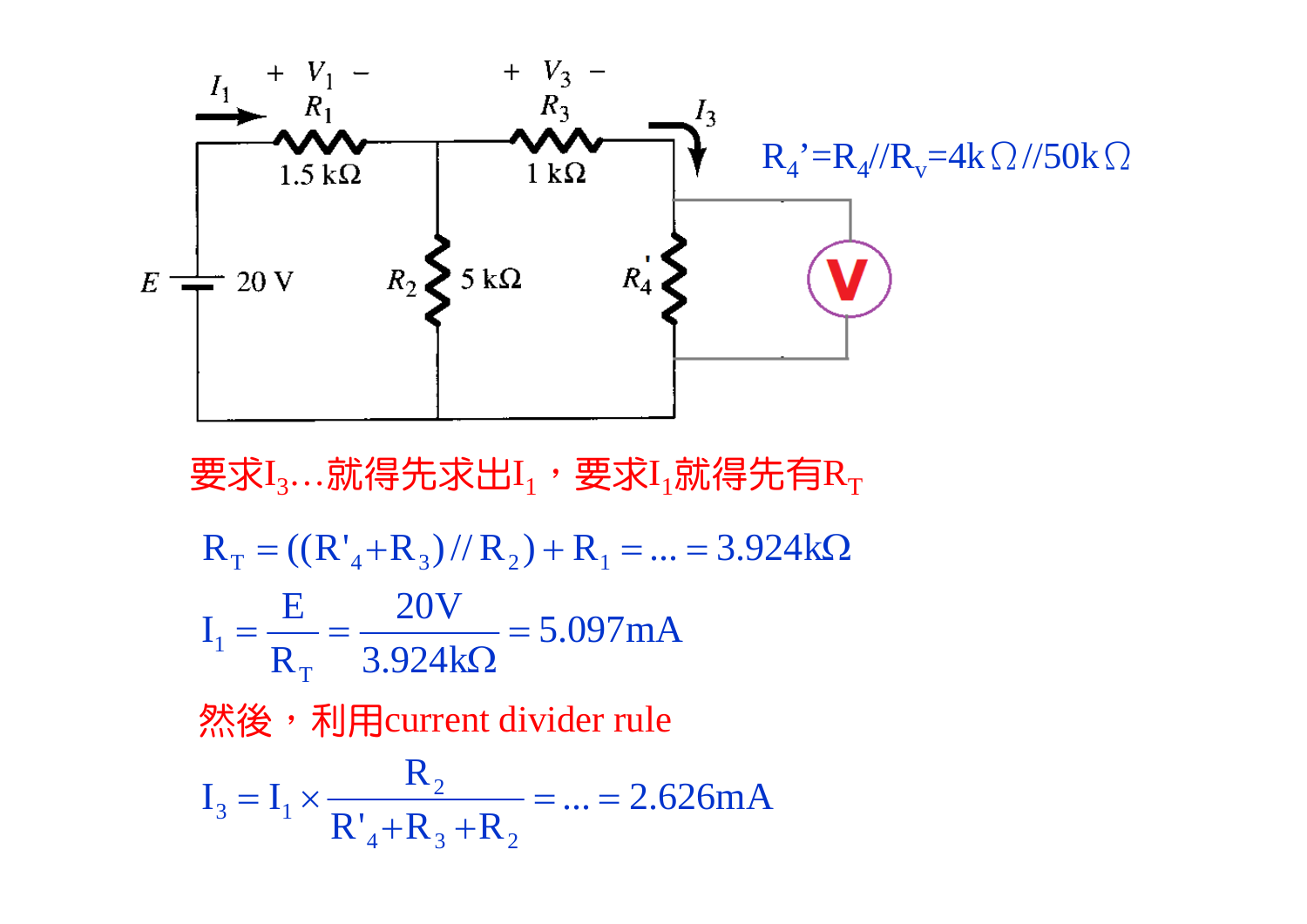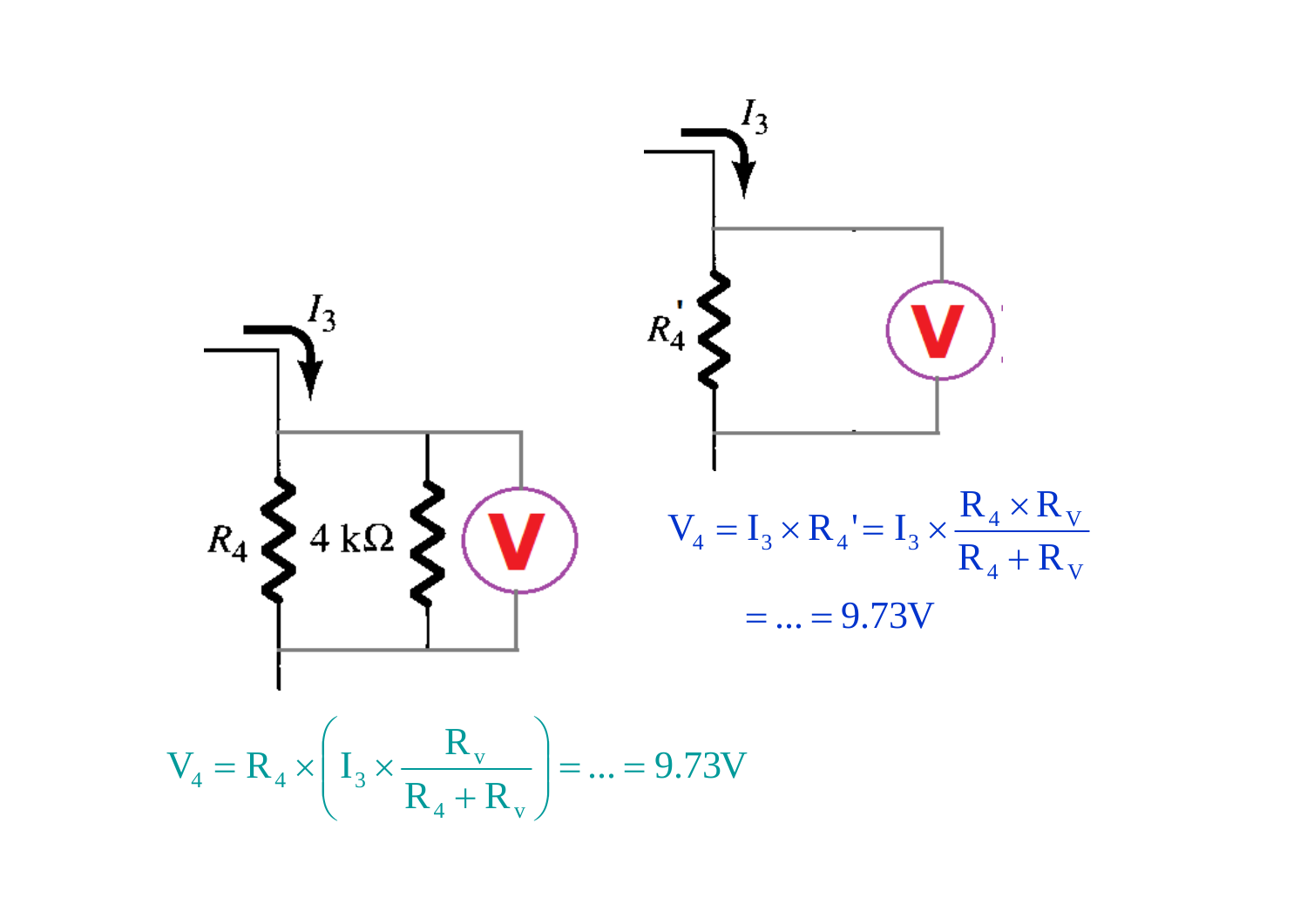# **Exercise 52 Exercise 52** 延伸命題

Using a ammeter with an ohm-per-amp rating of 5000, determine the indication of meter when it is placed to measure the current I<sub>3</sub> if the 20 mA scale is used.

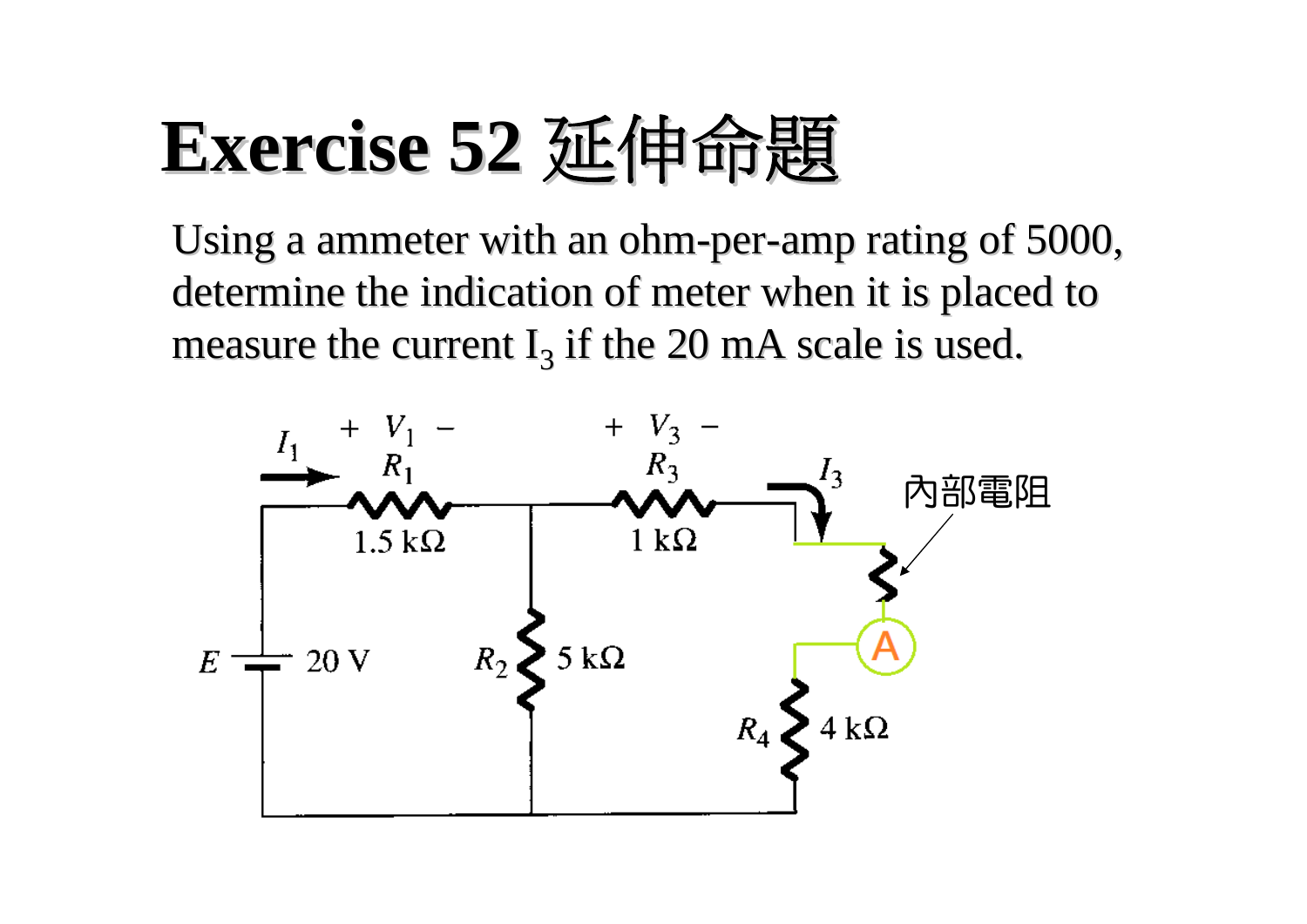

The ohm-per-amp rating of ammeter is  $5000\Omega/A$ ,

若把電流計的scale設定於20 mA,則電流計的內部電阻R $_{\rm a}$ 為 $100$ Ω;此時,把電流計串聯接於 ${\rm R}_3$ 與 ${\rm R}_4$ ,量取流通的 電流,原本電路結構將因電流計內部電阻的出現而改變。 真正的電流?就求出I $_3...$